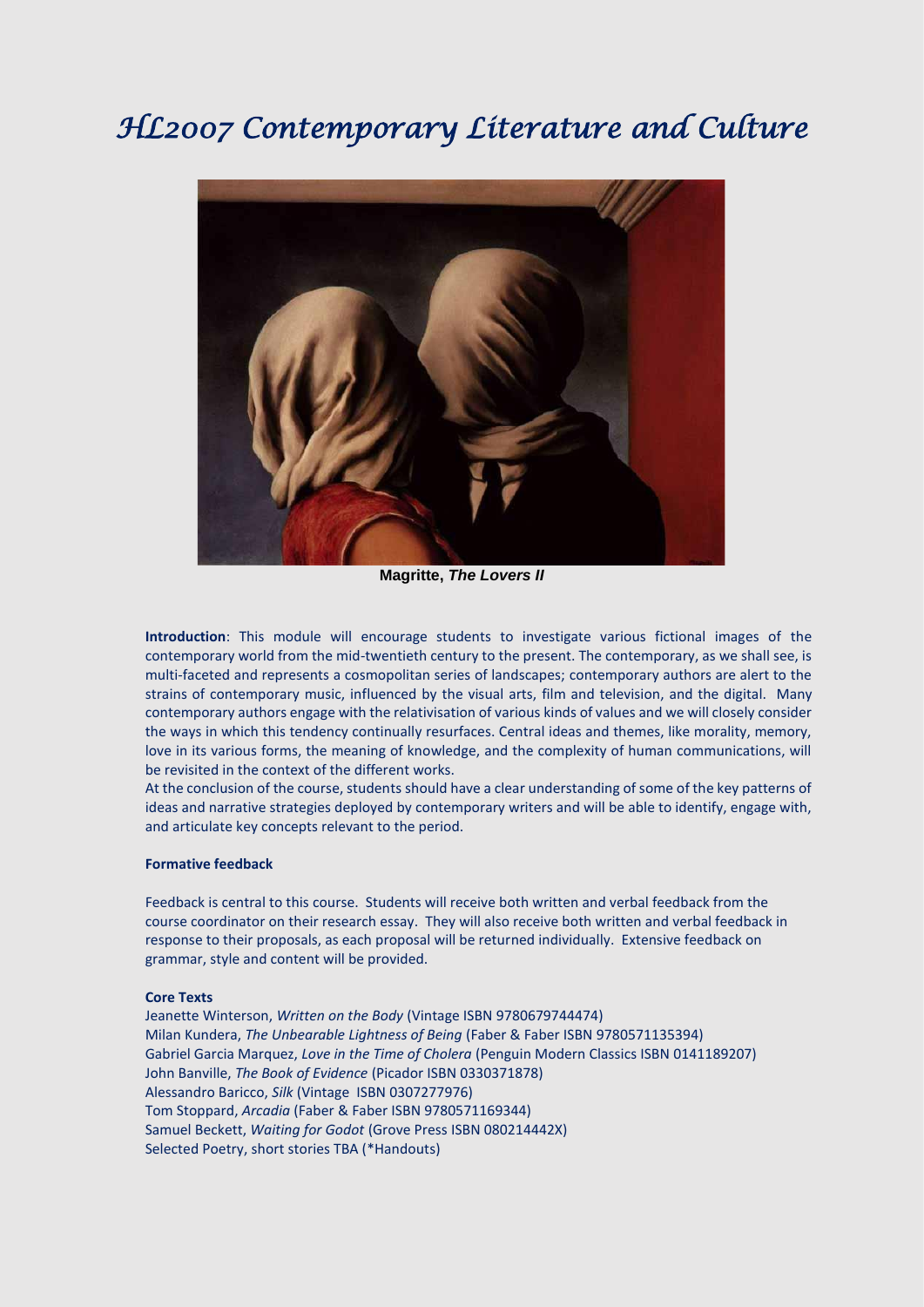#### **Method of Instruction**

#### 3 Hour Seminar

**Approach**: Contextual presentation by the instructor forms the central focus of the seminar, in which students are encouraged to participate, ask questions, discuss amongst themselves. The class involves some theoretical comments about the author of the text we are working on, the period, and the major theoretical concepts that have significance for the author/text. Students are encouraged to participate freely in this period of the class. Presentation is always supplemented by multi-media resources (audio/visual interviews, supporting material, music, paintings, commentaries, and/or historically-relevant information).

Class discussion can happen at any point during the three-hour period - although in some seminars, specific discussion-linked tasks are set. Presentations, group discussions are used where appropriate.

## **Course Assessment**

| <b>Continuous Assessment:</b> | 50%  |
|-------------------------------|------|
| (Includes research            |      |
| abstract and essay)           |      |
| <b>Class Participation:</b>   | 10%  |
| <b>Final Examination:</b>     | 40 % |
|                               |      |
|                               | 100% |

| <b>Course Co-ordinator</b> | <b>Office Room No.</b> | DID      | <b>E-mail Address</b> |
|----------------------------|------------------------|----------|-----------------------|
| <b>Neil Murphy</b>         | <b>HSS-03-84B</b>      | 65922410 | camurphy@ntu.edu.sg   |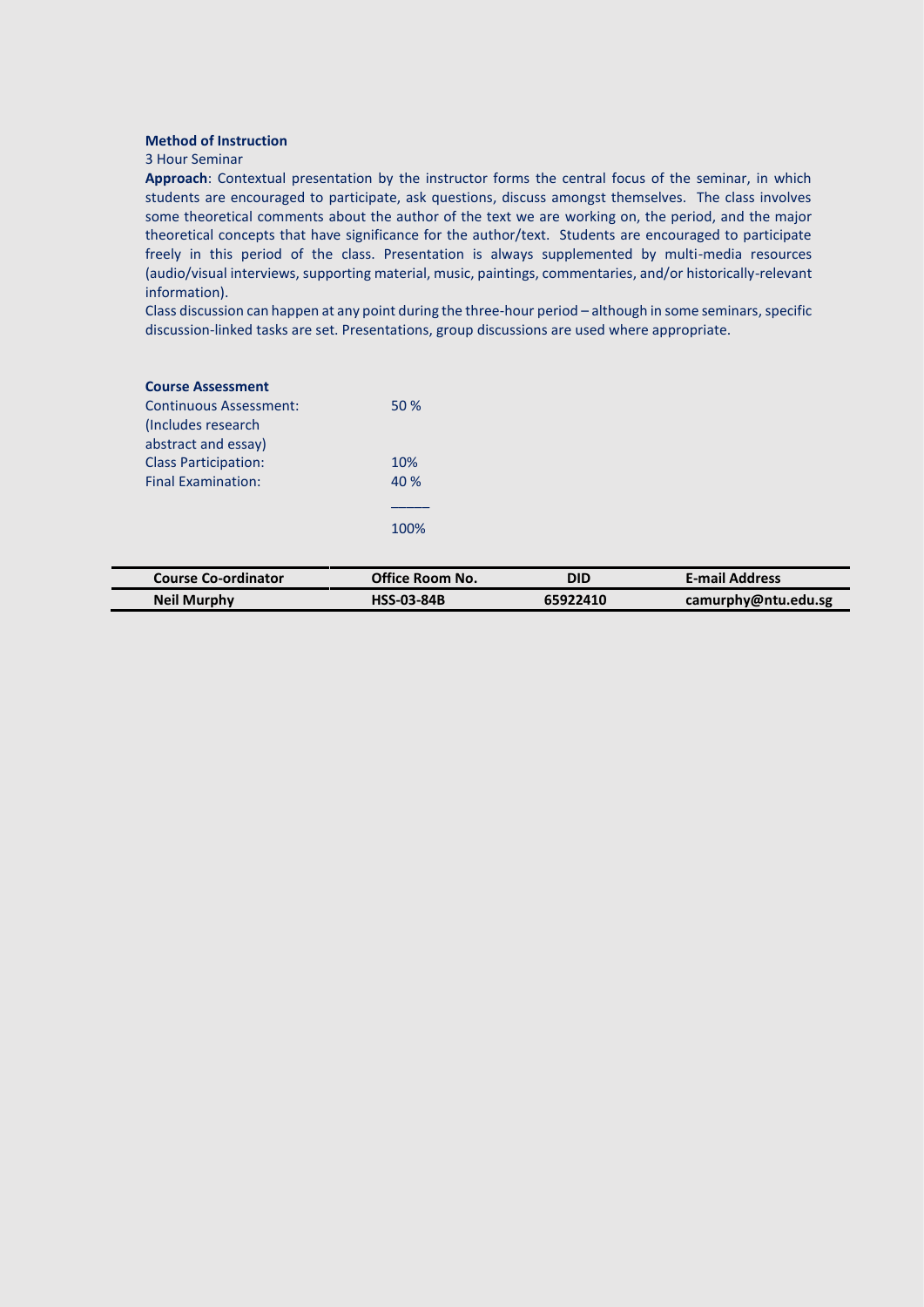# **Seminar Schedule**

| <b>Week No.</b>                   | <b>Topics</b>                                              | <b>Readings</b>                                                  |
|-----------------------------------|------------------------------------------------------------|------------------------------------------------------------------|
| $\mathbf{1}$<br>13 Jan            | <b>Week 1: Introduction to Contemporary Literature</b>     | Handouts (Calvino/Borges)                                        |
| 2 <sup>1</sup><br>20 Jan          | <b>Week 2: John Banville and Postmodern Murder</b>         | John Banville, The Book of<br>Evidence                           |
| 3<br>27 Jan                       | <b>Week 3: John Banville and Art</b>                       | John Banville, The Book of<br>Evidence                           |
| $\overline{4}$<br>3 Feb           | Week 4: Garcia Marquez, loss, memory and imagining<br>love | Gabriel Garcia Marquez, Love in the<br>Time of Cholera (Vintage) |
| 5.<br>10 Feb                      | Week 5: Garcia Marquez, loss, memory and imagining<br>love | Gabriel Garcia Marquez, Love in the<br>Time of Cholera (Vintage) |
| 6<br>17 Feb                       | Week 6: Jeanette Winterson & 'Love'                        | Jeanette Winterson, Written<br>on the Body                       |
| $\overline{7}$<br>24 Feb          | Week 7: Passions of the mind                               | Alessandro Baricco, Silk                                         |
| 8<br>3 March                      | <b>Recess Week</b>                                         |                                                                  |
| 9<br>10 March                     | Week 9:<br><b>Postmodernism and theories of fiction</b>    | - Handouts<br><b>Selected Essays (handouts)</b>                  |
| 10<br>17 March                    | <b>Week 10: Samuel Beckett</b>                             | <b>Beckett, Waiting for Godot</b>                                |
| 11<br>24 March                    | Week 11: The Unbearable Lightness of Being                 | Milan Kundera, The<br>Unbearable Lightness of<br><b>Being</b>    |
| 12<br>31 March                    | <b>Week 12: Contemporary Poetry (Galway Kinnell)</b>       | <b>Handout</b>                                                   |
| 13 <sup>2</sup><br><b>7 April</b> | Week 13: Stoppard's quest for truth                        | Tom Stoppard, Arcadia                                            |
| 14<br>14 April                    | <b>Week 14: Conclusion</b>                                 |                                                                  |

## **Preliminary Bibliography 1: Contemporary Fiction, Postmodernist Fiction – Analysis of Fiction**

Alexander, Marguerite. *[Flights from realism : themes and strategies in postmodernist British](http://library.nie.edu.sg/MARION/AAO-4778)  and American fiction.* [London ; New York : Edward Arnold : Distributed in the USA by](http://library.nie.edu.sg/MARION/AAO-4778)  [Routledge, Chapman, and Hall, 1990.](http://library.nie.edu.sg/MARION/AAO-4778)

Alter, Robert. *Partial Magic: The Novel as a Self-Conscious Genre*. Berkeley: U of California P, 1975

Attridge, Derek. "Modernism, Formal Innovation, and Affect in some Contemporary Irish Novels." *Affect and Literature*, edited by Alex Houen. Cambridge University Press, 2019, pp. 249–266.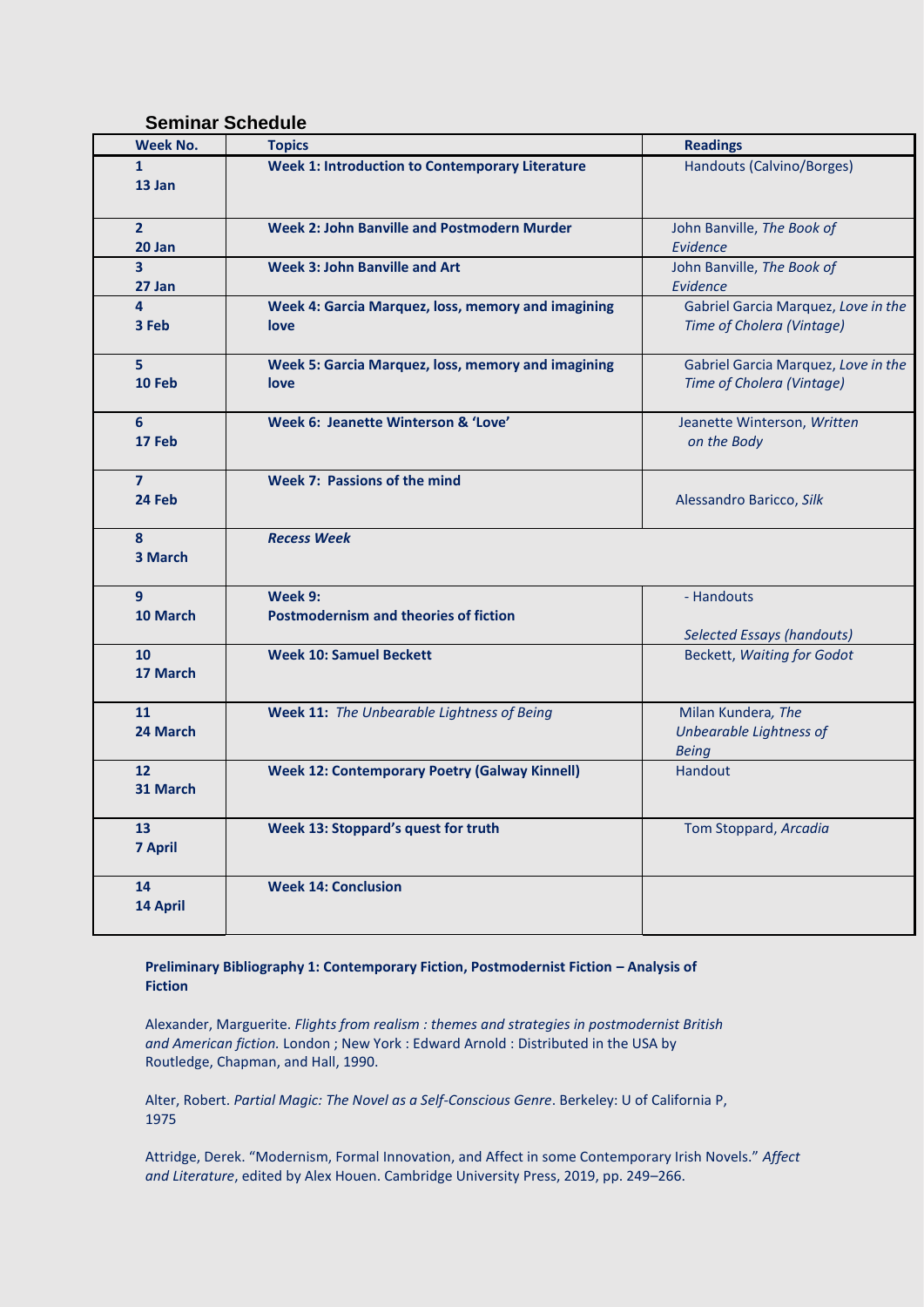Baker, Stephen. *The Fiction of Postmodernity*. Edinburgh: Edinburgh University Press, 2000

Chatman, Seymour (Ed.). *Reading Narrative Fiction*. New York: Macmillan, 1993.

Connor, Steven. *[The English novel in history, 1950-1995](http://library.nie.edu.sg/MARION/AAX-2700)*. London/New York: Routledge, [1996.](http://library.nie.edu.sg/MARION/AAX-2700)

D'Haen, Theo, and Hans Bertens, eds. *British Postmodern Fiction*. Amsterdam: Rodopi. 1993

Hassan, Ihab Habib. *[The dismemberment of Orpheus; toward a postmodern literature](http://library.nie.edu.sg/MARION/AAV-8017)*  [New York, Oxford University Press, 1971.](http://library.nie.edu.sg/MARION/AAV-8017)

Hutcheon, Linda. *[A poetics of postmodernism : history, theory, fiction](http://libris.nie.edu.sg:8000/MARION/AAX-2701)*. [New York: Routledge, 1988.](http://libris.nie.edu.sg:8000/MARION/AAX-2701)

Ledbetter, Mark. *Victims and the Postmodern Narrative, or, Doing Violence to the Body: An Ethic of Reading and Writing*. New York: St. Martin's P, 1996

Lee, Alison. *[Realism and power: postmodern British fiction](http://library.nie.edu.sg/MARION/AAQ-2360)*. London/NewYork: Routledge, [1990.](http://library.nie.edu.sg/MARION/AAQ-2360)

Marshal, Brenda K. *Teaching the Postmodern: Fiction and Theory*. New York: Routledge, 1992

McHale, Brian. *Postmodernist Fiction*. Routledge 1996

McHale, Brian. *Constructing Postmodernism*. Routledge 1992

Murphy, Neil. *John Banville*. Bucknell University Press, 2018.

Richardson, Brian. *Unnatural Voices: Extreme Narration in Modern and Contemporary Fiction*. Columbus: The Ohio State University Press, 2006

Waugh, Patricia. *[Practising postmodernism, reading modernism](http://library.nie.edu.sg/MARION/AAS-3953)* [London ; New York : Edward Arnold, 1992.](http://library.nie.edu.sg/MARION/AAS-3953)

Worthington, Kim. *Self as Narrative Subjectivity and Community in Contemporary Fiction*. Oxford University Press, 1996

**Bibliography 2: Postmodern Theory & Theories of Fiction**

[Bloom, Harold.](http://library.nie.edu.sg/MARION/ABC-3841) [How to read and why / Harold Bloom.](http://library.nie.edu.sg/MARION/ABC-3841) [New York : Scribner, c2000.](http://library.nie.edu.sg/MARION/ABC-3841)

[Kundera, Milan.](http://library.nie.edu.sg/MARION/AAO-5847) [L'Art du roman. English](http://library.nie.edu.sg/MARION/AAO-5847) The art of the novel [/ Milan Kundera ; translated by Linda Asher.](http://library.nie.edu.sg/MARION/AAO-5847) [London : Faber, 1988.](http://library.nie.edu.sg/MARION/AAO-5847)

[Eagleton, Terry, 1943-](http://library.nie.edu.sg/MARION/AAW-6527) [The illusions of postmodernism / Terry Eagleton.](http://library.nie.edu.sg/MARION/AAW-6527) [Oxford ; Cambridge, Mass. : Blackwell Publishers, 1997.](http://library.nie.edu.sg/MARION/AAW-6527)

[From modernism to postmodernism : an anthology / \[edited by\] Lawrence E. Cahoone.](http://library.nie.edu.sg/MARION/AAW-1278) [Cambridge, Mass: Blackwell Publishers, 1996.](http://library.nie.edu.sg/MARION/AAW-1278)